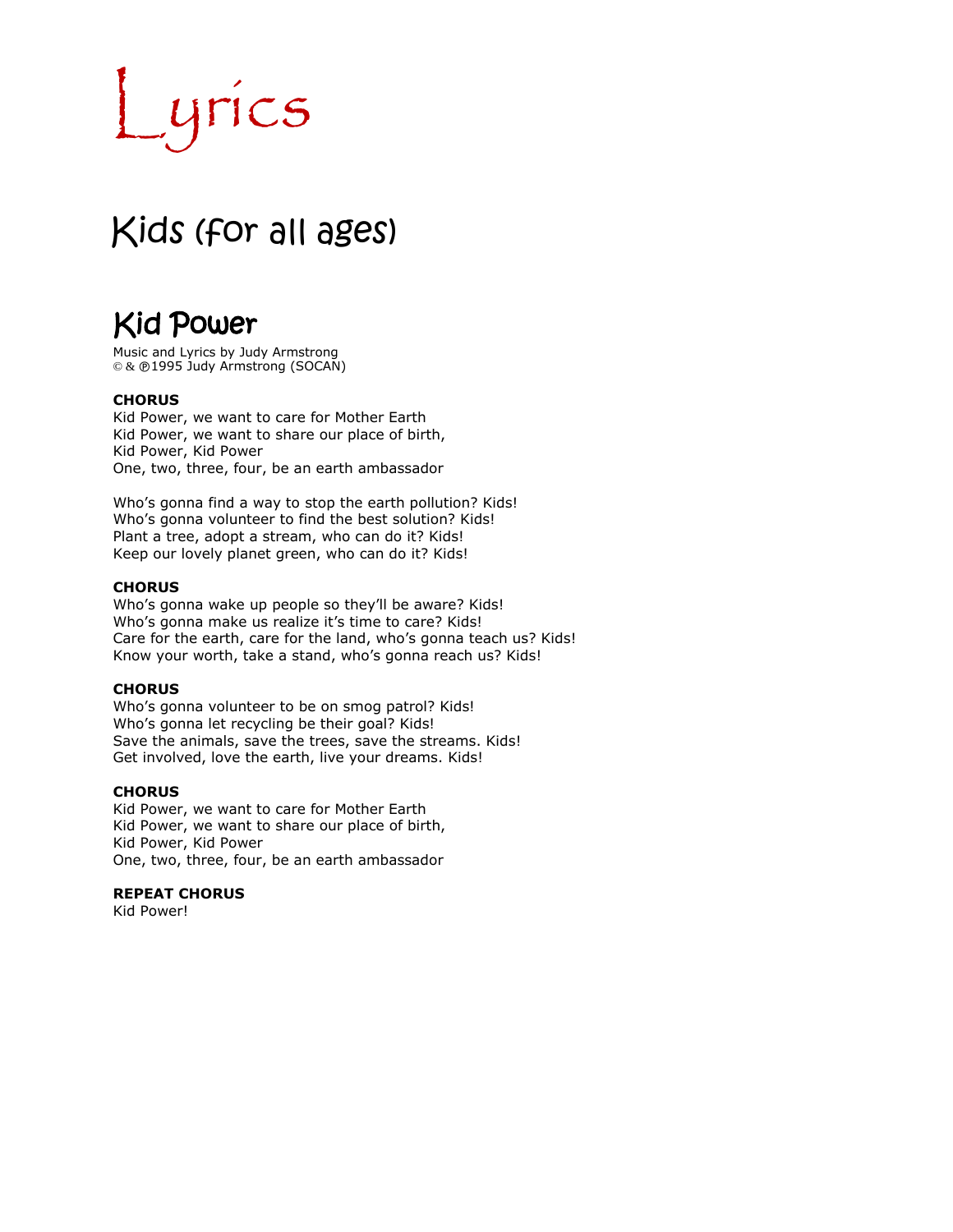# I Kow Enough To Know That I'm OK

Music and Lyrics by Judy Armstrong and Tink Robinson © 1995 Judy Armstrong and Tink Robinson (SOCAN)

I know how to work a computer, I don't even need a math tutor

I know the end of the week is Saturday

I know all of the metric table, I know the colors of the rainbow

I know enough to know that I'm OK, I know enough to know that I'm OK

Shish kabobs are baked on a skewer, Ninja-turtles live in a sewer I can learn anything when I concentrate The color of the eye is called the Iris, a computer glitch is called a virus I know enough to know that I'm OK, I know enough to know that I'm OK

#### **BRIDGE**

I like songs with lots of action, I know my decimals and my fractions Brush your teeth to prevent tooth decay I'm the best shot at Nintendo, I know drugs are detrimental I know enough to know that I'm OK

I know enough words in my language, I know how to make a Dagwood sandwich

I know Hamlet is a Shakespeare play

I know that learnin' makes me wiser, I know manure is fertilizer

I know enough to know that I'm OK, I know enough to know that I'm OK

#### **BRIDGE**

I can run fast when I wear my Rebocks, pull up my stockings, I call them knee socks Me and my dog love sleepin' in the hay

If you work hard, you're sure to make it, ride a horse, you git bow legg-ed I know enough to know that I'm OK

I know some folks are tired on Monday, Saturday I take a bath in my undies I know pottery is made of clay

I know when you don't sleep, you git snarly, you smell weird if you're eating garlic! I know enough to know that I'm OK

I know enough, I do, you do, I said, you said, I know enough, Right! I know enough to know that I'm OK, ha ha, ha hay!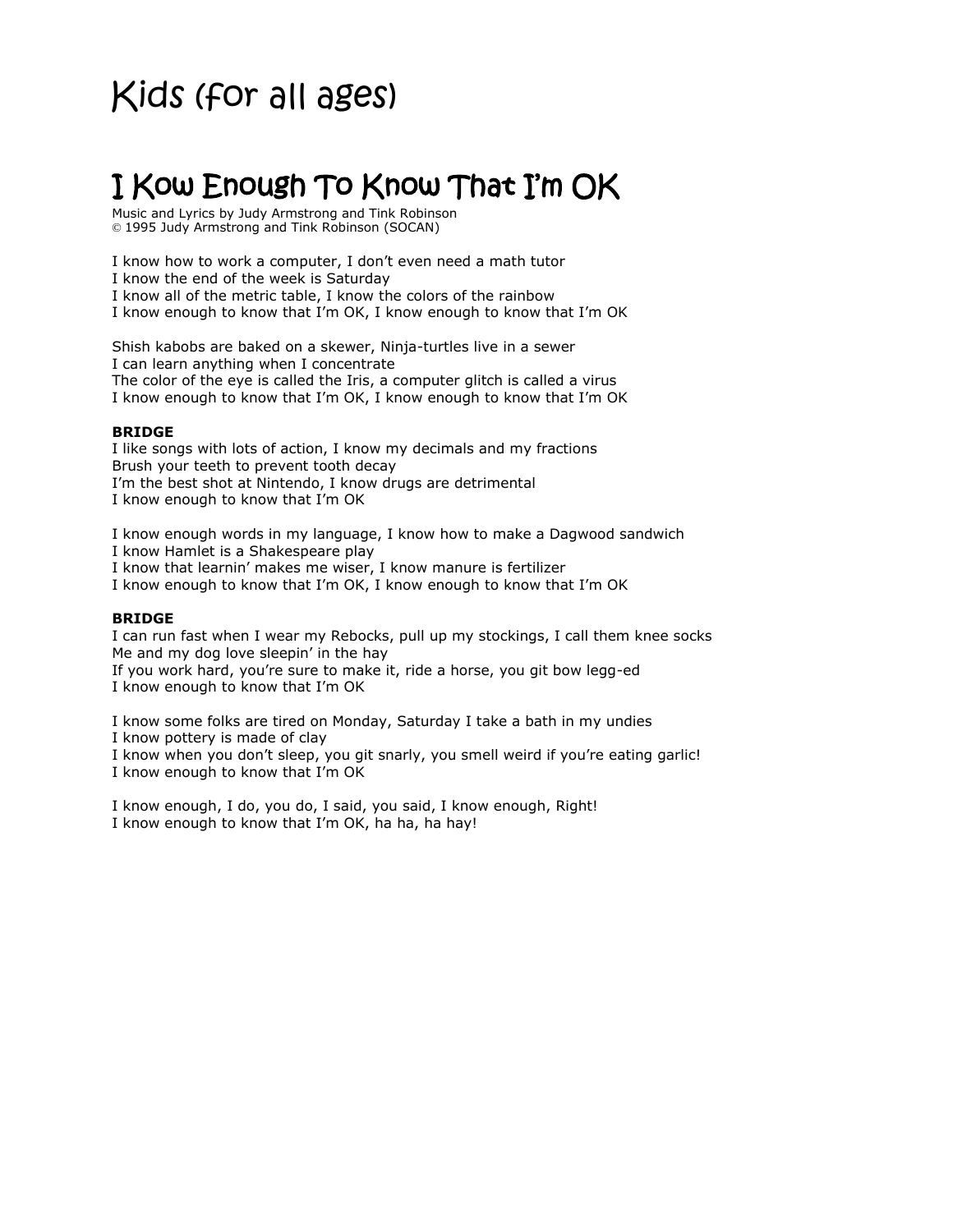### Whiskey Gap Flap

Music and Lyrics by Judy Armstrong and Tink Robinson © 1995 Judy Armstrong and Tink Robinson (SOCAN)

Everybody's doing it, "The Whiskey Gap Flap" Think I'll start pursuin' it, "The Whiskey Gap Flap" Knock yer knees, and wiggle yer fanny Look out world, here comes Granny!

Everybody's singin' it, "The Whiskey Gap Flap" Make the rafters ring with it, "The Whiskey Gap Flap" With yer toes a tappin', things'll start to happen, Doin' the Whiskey Gap Flap

Jiggle around like a bowl full of jelly Lift yer knees high off the ground Laugh so hard that it hurts yer belly Everybody's gonna want to stick around --------------------------------------------------------

Everybody's prancin' it, "The Whiskey Gap Flap" Singin' and a dancin' it, "The Whiskey Gap Flap" Keep yer hands a clappin', and yer thighs a slappin' Doin' the Whiskey Gap Flap (key change)

Everybody's doing it, "The Whiskey Gap Flap" Think I'll start pursuin' it, "The Whiskey Gap Flap" Knock yer knees, and wiggle yer fanny Look out world, here comes Granny!

\_\_\_\_\_\_\_\_\_\_\_\_\_\_\_\_\_\_\_\_\_\_\_\_\_\_\_\_\_\_\_\_\_\_\_\_\_\_\_

Everybody's singin' it, "The Whiskey Gap Flap" Make the rafters ring with it, "The Whiskey Gap Flap" With yer toes a tappin', things'll start to happen, Doin' the Whiskey Gap Flap

Jiggle around like a bowl full of jelly Lift yer knees high off the ground Laugh so hard that it hurts yer belly Everybody's gonna want to stick around (key change) -------------------------------------------------------

Everybody's prancin' it, "The Whiskey Gap Flap" Singin' and a dancin' it, "The Whiskey Gap Flap" Keep yer hands a clappin', and yer thighs a slappin' Doin' the Whiskey Gap Flap Keep yer hands a clappin', and yer thighs a slappin' Doin' the Whiskey Gap Flap

# House Broken Hog

Music and Lyrics by Tink Robinson © 1995 Tink Robinson (SOCAN)

Now I'm a pig farmer as you all can see And pigs are like kinfolk in my family So small when they're little, and big when they're big There's nothin' else out there that's quite like a pig

#### **CHORUS**

Pigs, pigs, I'm true to my hogs They're smarter than some folks and cuter than frogs Some folks love horses and others loves dogs But there's nothin' as true, as a housebroken hog

Now I got a sow, what lives in my house She's as clean as a whistle and quiet as a mouse When I'm fryin' bacon, it's sure sad to see The look in her eyes, knowin' it's family

#### **CHORUS**

The other day, I was jest readin' a book When Sally rolled over and give me a look I got all embarrassed, I didn't succeed In foolin' that pig, she knowed I couldn't read

#### **CHORUS**

Now Sally loves taters and Sally loves tarts But ya gotta be careful, 'cause it gives her the -- heartburn

Oh how she loves to stay by the fire While the gramophone plays out a song by a choir

#### **CHORUS**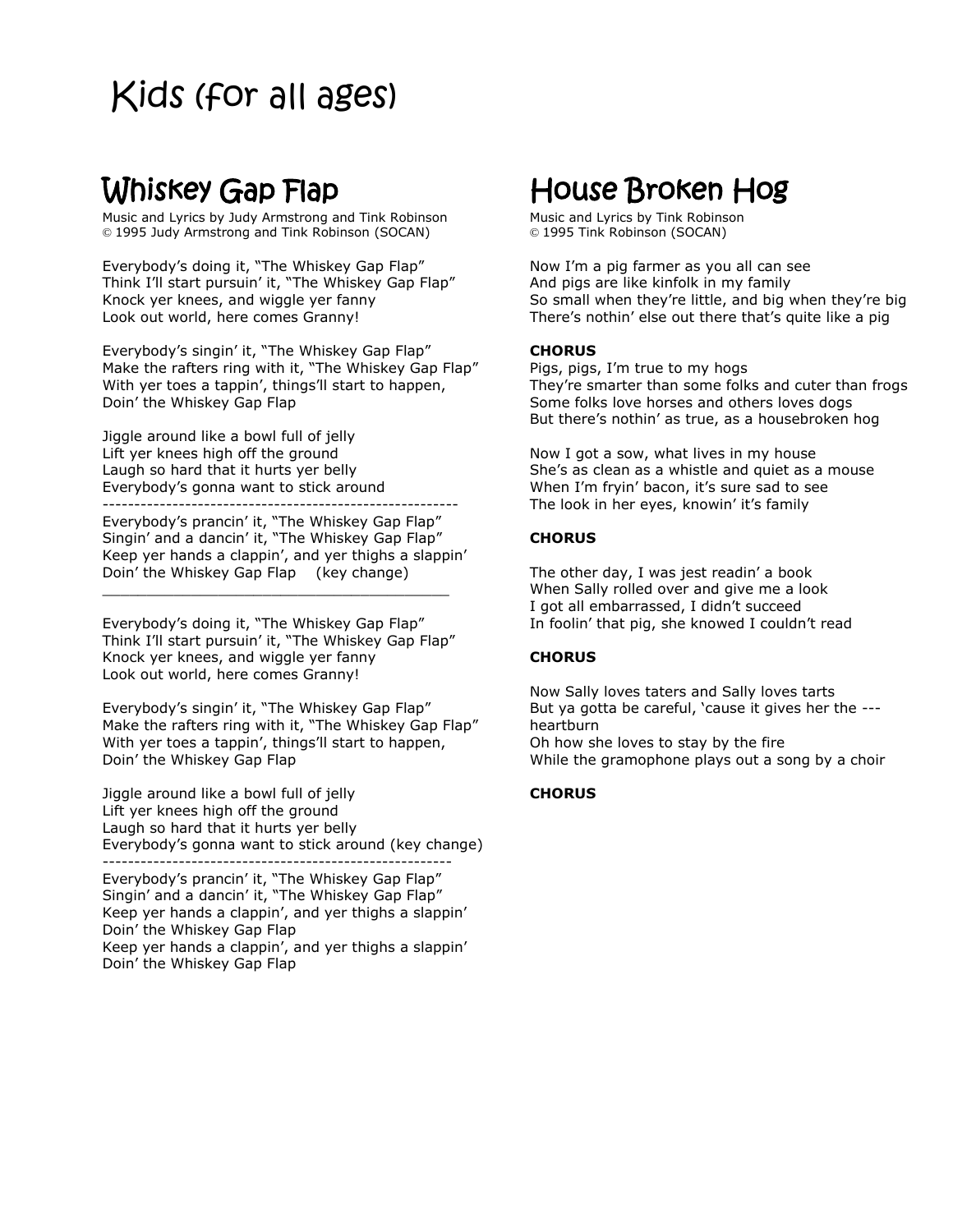# Bein' A Kid

Music and Lyrics by Tink Robinson © 1995 Tink Robinson (SOCAN)

#### **CHORUS**

Bein' a kid, oh bein' a kid It's never too late to get back bein' a kid To put us in a funny mood, it all starts with your attitude It's so much fun to get back bein' a kid

Oh I love watermelon, as much as you can eat And I love homemade ice cream, with root beer as a treat And I love custard puddin', with bumbleberry pie At church picnics, you eat so much, you think yer gonna die

Bein' a kid, oh bein' a kid It's never too late to get back bein' a kid To put us in a funny mood, it all starts with your attitude It's so much fun to get back bein' a kid

#### **CHORUS**

As I was comin' home from school, in the month of June I got stopped by Johnny Jones, a bully and a goon He pushed me in a puddle, then turned and ran away But he stepped on a skunk, sprayed him good And he smells the same today

#### **CHORUS**

When I was just a youngun', before I went to school I stripped my clothes off by the crick, and jumped in to get cool But along came this old billy goat, early on that morn He et my britches, left me there, as bare as I was born

#### **CHORUS**

Bein' a kid, oh bein' a kid It's never too late to get back bein' a kid To put us in a funny mood, it all starts with your attitude It's so much fun to get back bein' a kid It's so much fun to get back bein' a kid

### A Frog Named Fred

Music and Lyrics by Tink Robinson © 1995 Tink Robinson (SOCAN)

Now the story goes, there was a frog named Fred, A frog named Fred, a frog named Fred Now the story goes, there was a frog named Fred Who said, "Ribbet, ribbet, ribbet"

Well the frog named Fred loved to lie in bed Lie in bed, lie in bed, Yes the frog named Fred loved to lie in bed And say, "Ribbet, ribbet, ribbet"

Now the frog named Fred has a brother named Ed A brother named Ed, who loved to stand on his head Fred's brother, Ed, loved to stand on his head And say, "Ribbet, ribbet, ribbet"

Fred's brother, Ed, had a friend named Ted, A friend named Ted, who loved jam and bread Ed's friend, Ted, loved jam and bread And said, "Ribbet, ribbet, ribbet"

Ed's friend, Ted, had a cousin named Jed A cousin named Jed, hiding under Fred's bed Ted's cousin, Jed, hiding under Fred's bed Says, "Ribbet, ribbet, ribbet"

\*\*\*\*\*\*\*\*\*\*\*\*\*\*\*\*\*\*\*\*\*\*\*\*\*\*\*\*\*\*\*\*\*\* (REPEAT 3 TIMES, each time faster)

Fred's in bed, while Ed's on his head, Ted's got jam and bread, Jed's under Fred's bed Fred and Ed, along with Ted and Jed Say, "Ribbet, ribbet, ribbet"

#### **TAG**

Fred and Ed, along with Ted and Jed, Fred and Ed, along with Ted and Jed, Fred and Ed, along with Ted and Jed, Say, "Ribbet, ribbet, ribbet"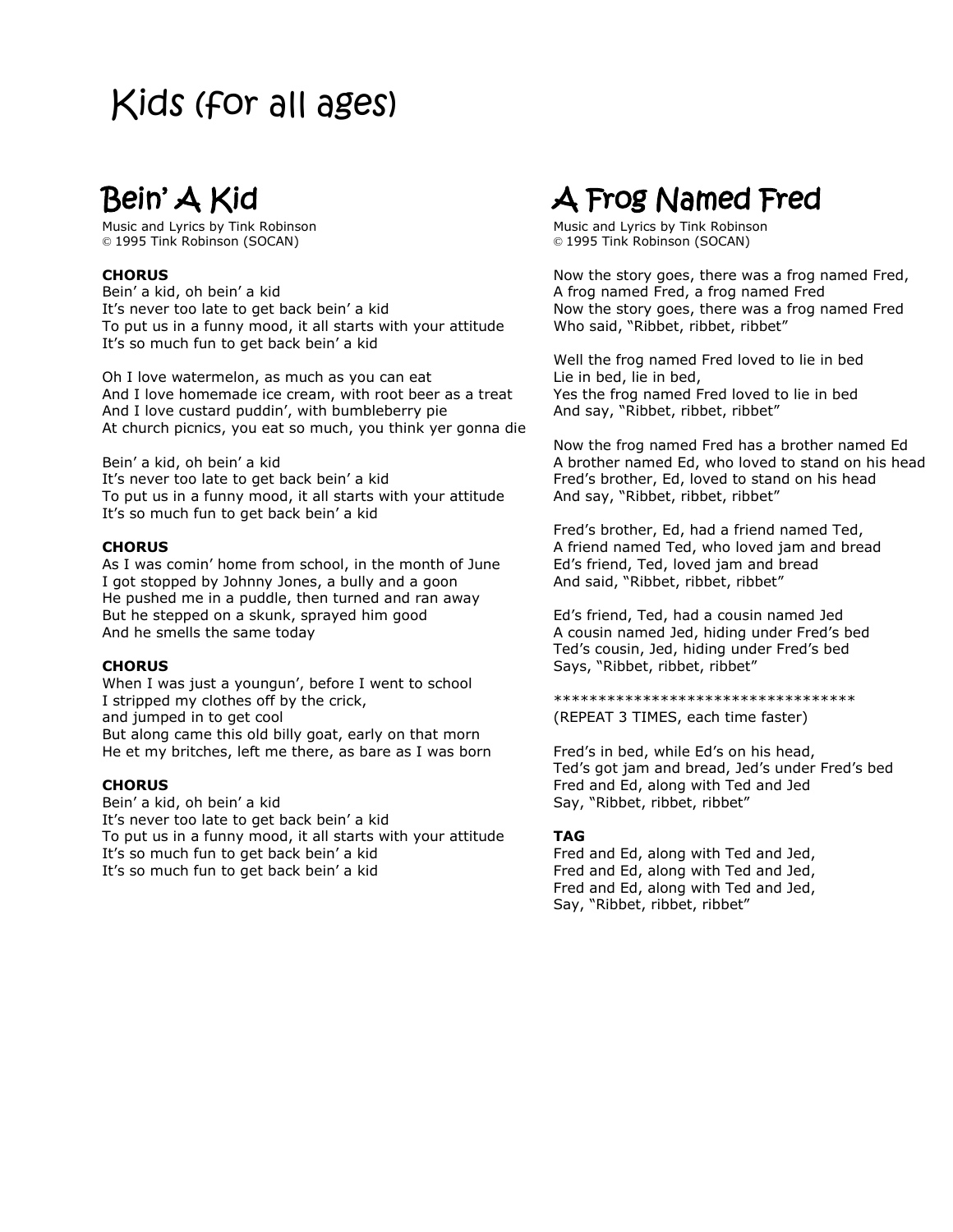### The Best That I Can Be

Music and Lyrics by Judy Armstrong © 1995 Judy Armstrong (SOCAN)

Oh you don't have to be better than the Guinness Book of Records You don't have to ever down an ice cream triple decker You dont' have to be wiser than the kings in history But what do you want to be? "The Best that I can be!"

Oh you don't have to be better than the one who wins the prizes You don't have to ever be a master of disguises You don't have to scale a wall, or swim the Baltic sea

#### **CHORUS**

Oh if you can be the best that you can be, then you're a star! You can achieve what you believe, bein' who you are!

Oh you don't have to be better than the one who knows his grammar You don't have to be best the world has ever known for glamour You don't have to be better than Crocodile Dundee But what do you want to be? "The Best that I can be!"

#### **CHORUS**

Oh you don't have to be better than the Dean of Mathematics You don't have to be chosen for Olympic acrobatics You don't have to bungee jump and lose your BVD's But what do you want to be? "The Best that I can be!"

#### **CHORUS**

Oh you don't have to be taller than the giant brontosaurus You don't have to be louder than the Hallelujah Chorus You just have to be yourself, to find the magic key'\ Oh, what do you want to be? "The Best that I can be!" What do you want to be? "The Best that I can be!" I said, "What do you want to be? "The Best that I can be!" A blink of the eye, easy as pie "The Best that I can be!"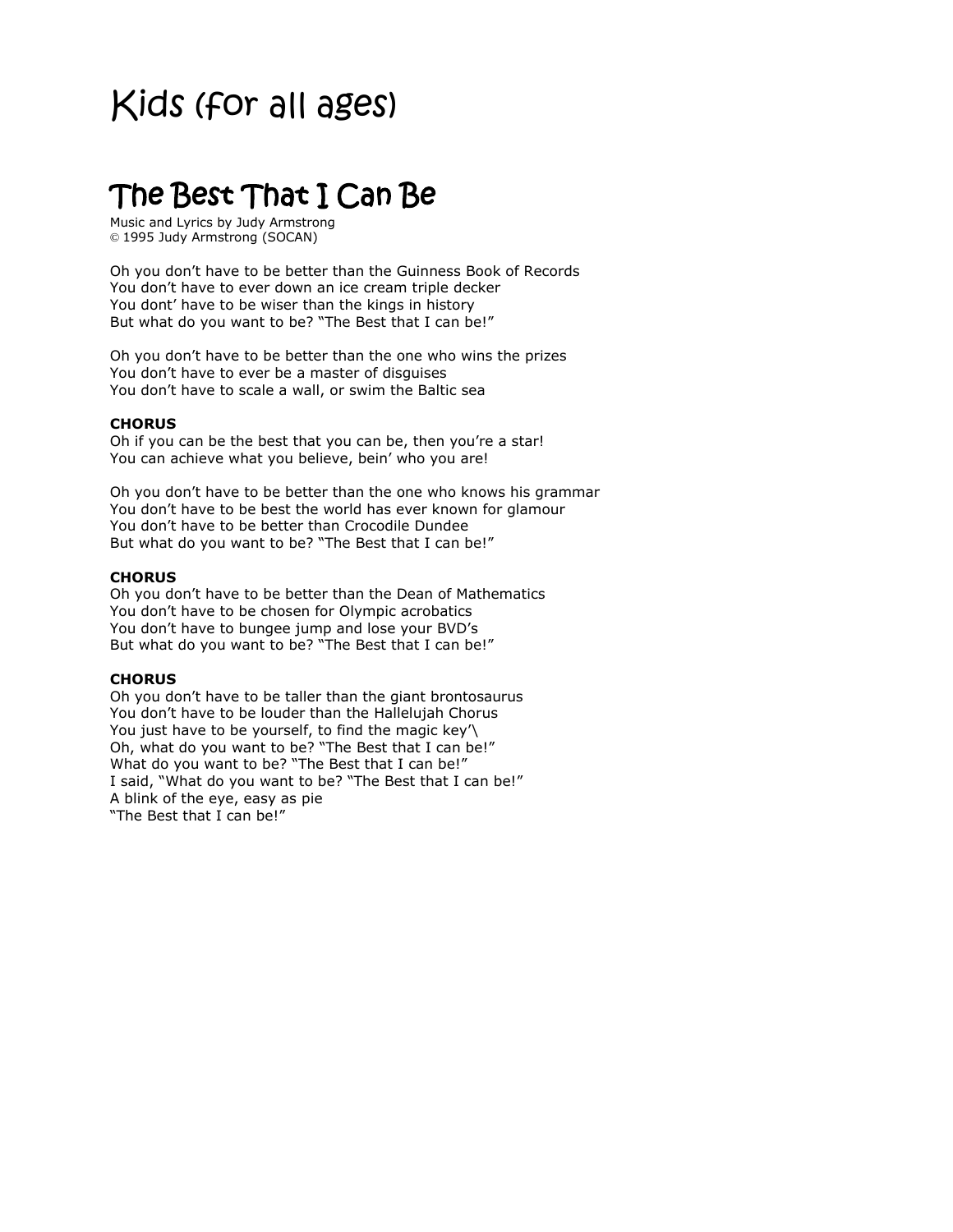### Bruce the Moose

Music and Lyrics by Tink Robinson © 1995 Tink Robinson (SOCAN)

#### **CHORUS**

Bruce the Moose, Bruce the Moose Like a runaway freight train on the loose Bruce the Moose is a great big guy Don't get in his way, let him pass on by

Now Bruce the Moose was a great big guy He splashed through the swamp with his rack held high He didn't give a hoot, as the owls would say He was so big / / no one got in his way

But Bruce the Moose was lonely too Had the swamp to himself as the summer flew Got to thinkin' he needed a change So decided to walk / / to the neighboring range

'Cause over the hill where Bruce did go Lived a moose called Sally, he did know She was big and sassy and liked Bruce too So with love in his eye / / Bruce set off to woo

Oh …..

#### **CHORUS**

As he ploughed through the trees you could hear him a mile

Like a big Mac truck with a crooked smile He thought of Sally, and started to sing, "Get out of my way / / 'cause I'm the king!"

Now he came to a bend in the trail that day There was somethin' there that was blocking his way It wasn't a fox, or a deer, or a hare It was 12-foot Charlie / / the Grizzly Bear!

Now 12-foot Charlie just looked at Bruce He didn't think much of this singin' moose 'Cept Bruce wasn't singin', he was gettin' sore No one blocked his way / / at least never before

#### **CHORUS**

Bruce let out a bellow and shook his rack Charlie just stood there, starin' back "You're in my way bear, step aside "Don't push me moose, or I'll whup your hide

Charlie stretched his front paws high It looked like they could reach the sky "Gonna scratch my claw marks up this tree You see that moose? No one's bigger than me!" At Charlie's boast, Bruce thought for a bit "I'll rattle my horns, then he'll quit!" Laughed Bruce, as he backed up ready to charge He was now lookin' bigger than a river barge.

#### **CHORUS**

Then Charlie said what he really meant "You come any closer, your nose'll get bent You see, I'm bigger and tougher than you So beat it Bruce / / or you'll be moose stew

Right then and there, big Bruce saw red He let out a bellow and lowered his head He charged at Charlie who moved like a flash As Bruce roared by / / he hit the tree with a crash!

Bruce tore that tree right out of the ground Charlie just stared, not making a sound Then he saw, that the tree, was falling his way And he started to run / / and he started to pray!

#### **CHORUS**

Charlie was lucky, he had quick feet Had that tree hit him, he'd a been dead meat Then the tree came crashing down with a roar And it sounded like / / they had started a war!

Now a charging moose and an angry bear Could have done big damage to each others hair But the fight was stopped, as you will see By somethin' else / / living up that tree

Now it may surprise you who came out best They came swarmin' out of their hornets nest See Bruce had knocked down their family tree And the moose and the bear / / were history

#### **CHORUS**

They stung Bruce here and they stung Charlie there There were stinging hornets everywhere! Those big guys wished they were small like a mouse 'Cause there's way more to sting / / when you're as big as a house

Now as Bruce and Charlie cooled off in the swamp They decided to be friends, not fight and stomp The hornets had taught them a lesson you see And Bruce's head hurt / / from smashin' that tree

Now there's a moral to this story, that's true Some folks act tough, and real big too But it's better to be friendly and always play fair Than wind up with hornets / / in your underwear!

#### **CHORUS**